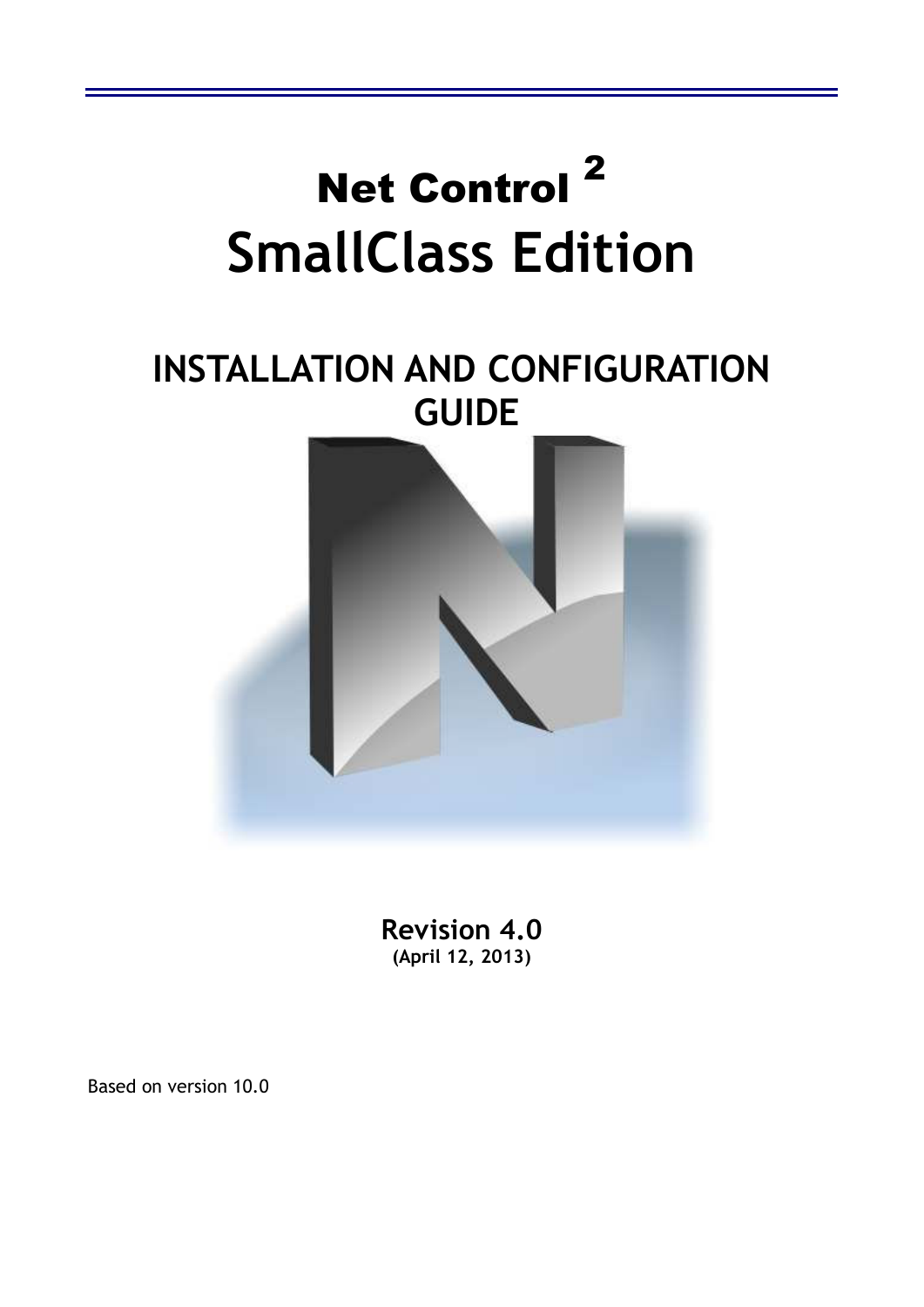The software described in this book is furnished under a license agreement and may be used only in accordance with the terms of the agreement. Copyright **©**2013 Net Software P.C. All Rights Reserved. Any technical documentation that is made available by Net Software P.C. is the copyrighted work of Net Software P.C. and is owned by Net Software P.C. NO WARRANTY. The technical documentation is being delivered to you AS-IS and Net Software 2 makes no warranty as to its accuracy or use. Any use of the technical documentation or the information contained therein is at the risk of the user. Documentation may include technical or other inaccuracies or typographical errors. Net Software 2 reserves the right to make changes without prior notice.

Microsoft, Windows, and the Windows logo are registered trademarks of Microsoft Corporation.

Intel, Pentium are registered trademark of Intel Corporation.

Other product names mentioned in this manual may be trademarks or registered trademarks of their respective companies.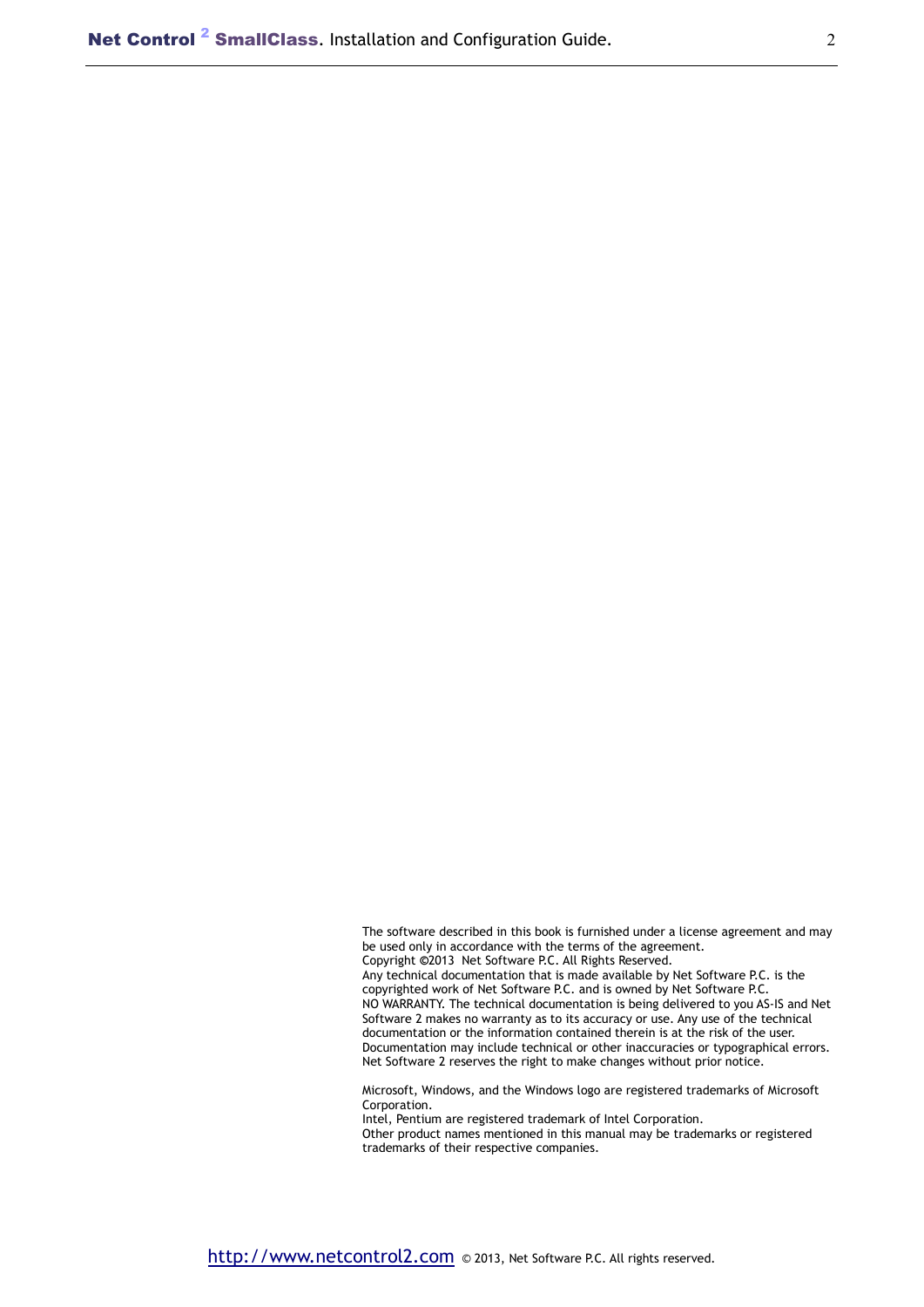# **Table of Contents**

| D. HOW TO PROTECT ACCESS TO NET CONTROL 2 TEACHER CONSOLE WITH PASSWORD 17 |  |
|----------------------------------------------------------------------------|--|
| E. HOW TO PREVENT STOPPING NET CONTROL 2 SERVICE BY STUDENTS.  17          |  |
| F. ADVANCED INSTALLATION MODE OF THE STANDARD INSTALLATION PACKAGE 17      |  |
|                                                                            |  |
|                                                                            |  |
|                                                                            |  |
|                                                                            |  |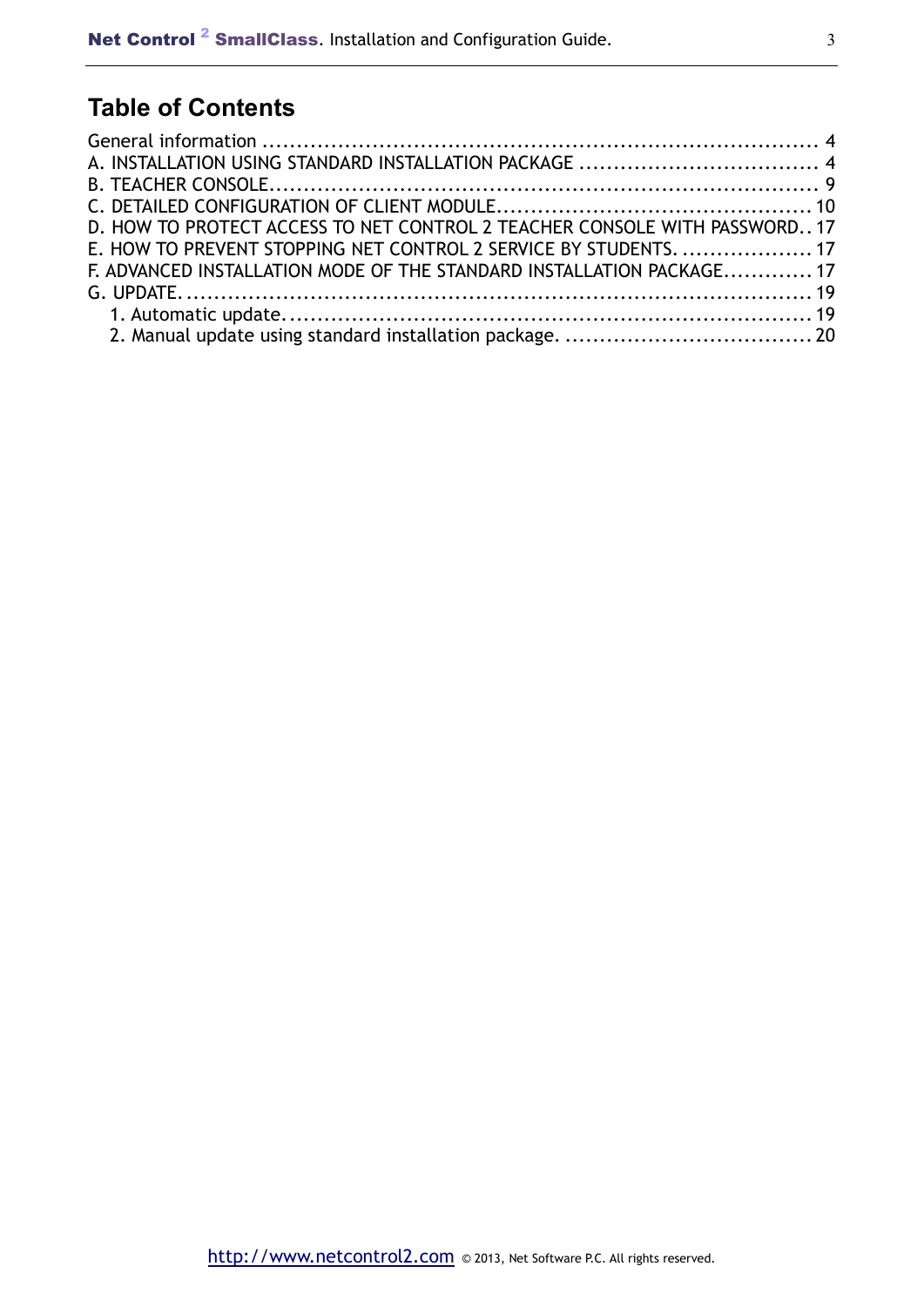## **General information**

Net Control 2 SmallClass Edition consists of two main parts – *Teacher Component and User Component*.

*Teacher Component* should be installed on each computer that will be used to control other computers.

*User Component* should be installed on each computer that you wish to control.

Any combination of components may be installed on the same computer.

## **A. INSTALLATION USING STANDARD INSTALLATION PACKAGE**

1. Run the Net Control 2 Installation Package (e.g. net1000sc.exe file).



2. Read and accept the End-User License Agreement.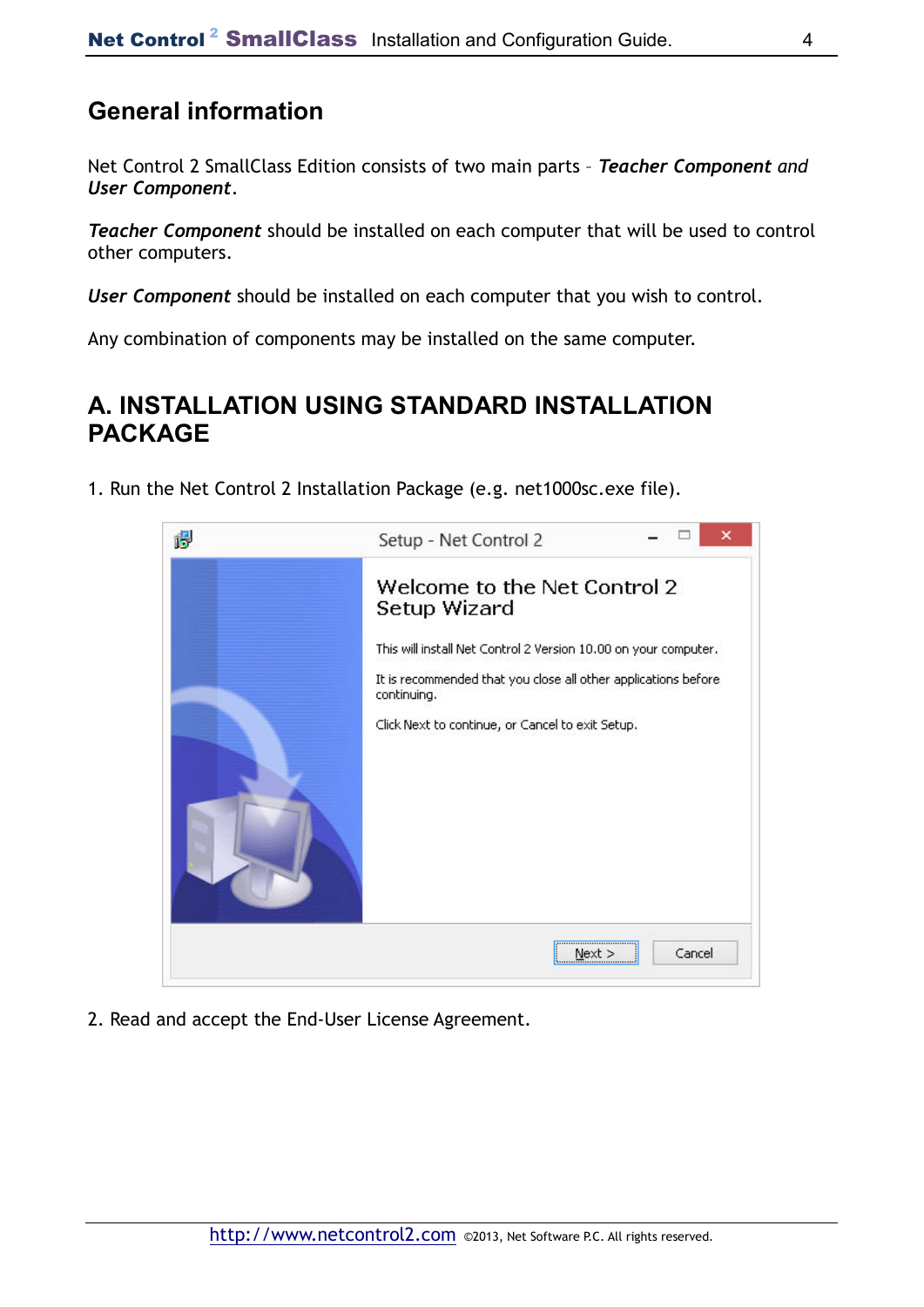

3. On the **Setup Type** page, select **Typical Installation** and specify components, which should be installed:

**Teacher Components** – check this option if you wish to install the teacher components; **Student Components** – this component should be installed on student computers;

| <b>Setup type</b>                                      |                                                                           |  |
|--------------------------------------------------------|---------------------------------------------------------------------------|--|
| Select the Setup Type to install.                      |                                                                           |  |
| Click the type of Setup you prefer, then click<br>Next |                                                                           |  |
| <sup>O</sup> Typical installation:                     |                                                                           |  |
| <b>V</b> Teacher components                            |                                                                           |  |
| control)                                               | Student components (should be installed on all computers that you wish to |  |
|                                                        |                                                                           |  |
| Advanced installation                                  |                                                                           |  |
|                                                        |                                                                           |  |
|                                                        |                                                                           |  |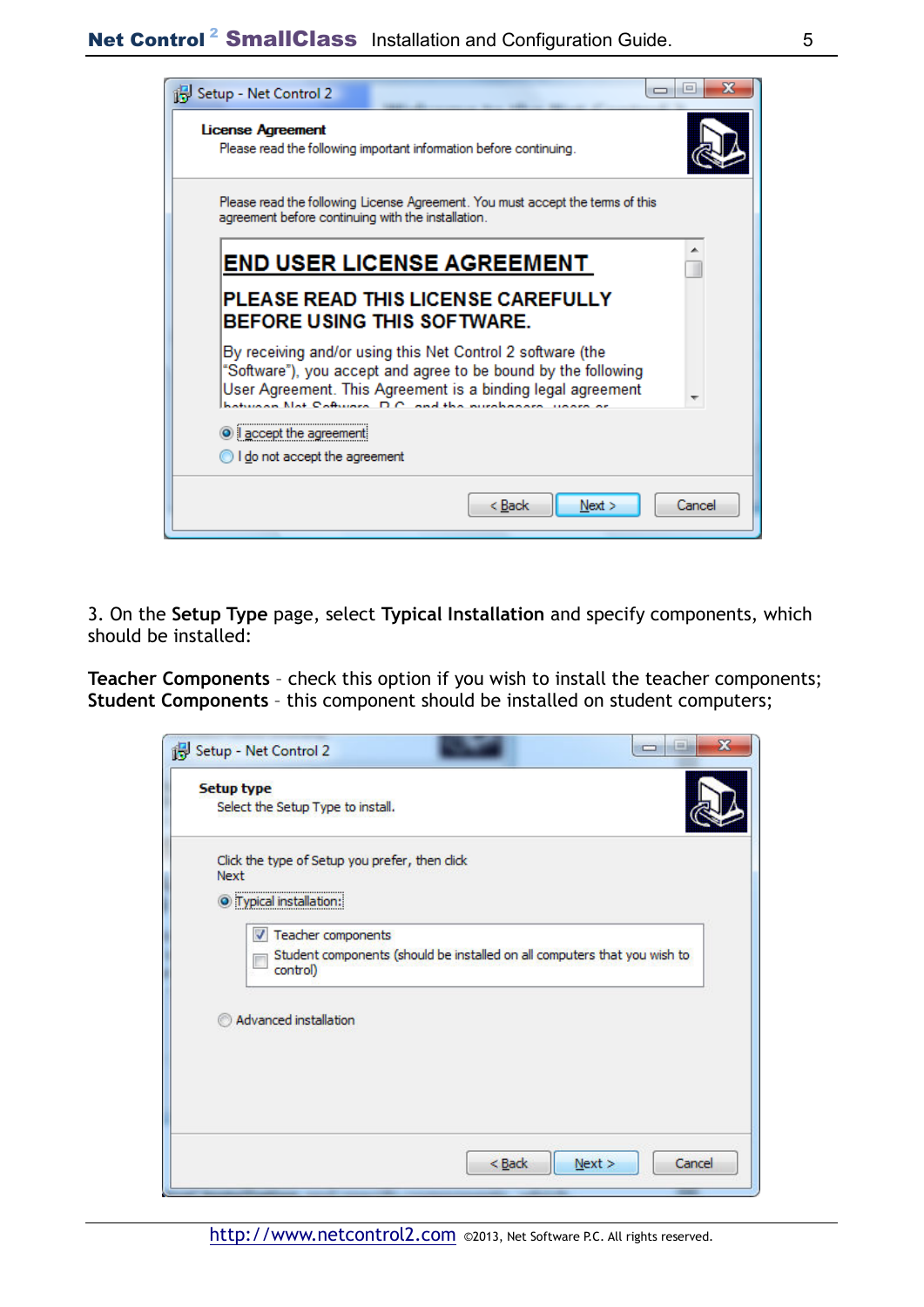4. Select the folder and Start Menu folder (optional) where the Net Control 2 software will be installed.

| Setup - Net Control 2                                                          | x<br>$=$<br>$\Box$                                                                               |
|--------------------------------------------------------------------------------|--------------------------------------------------------------------------------------------------|
| <b>Select Destination Location</b><br>Where should Net Control 2 be installed? |                                                                                                  |
| Setup will install Net Control 2 into the following folder.                    |                                                                                                  |
| C:\Program Files\Net Control 2                                                 | To continue, click Next. If you would like to select a different folder, click Browse.<br>Browse |
|                                                                                |                                                                                                  |
|                                                                                |                                                                                                  |
| At least 7,1 MB of free disk space is required.                                |                                                                                                  |
|                                                                                | $<$ Back<br>Next<br>Cancel                                                                       |

5. **Specify address or computer name (DNS name) of your teacher computer** (if Student components are selected):

| Setup - Net Control 2                                                                                                                                                          |        |
|--------------------------------------------------------------------------------------------------------------------------------------------------------------------------------|--------|
| <b>Instructor computers</b><br>Specify address of one or several Instructor computers. To enter more<br>addresses click "More" and specify the addresses, one address per line |        |
|                                                                                                                                                                                |        |
| IP address or DNS name of teacher computer                                                                                                                                     |        |
| 192.168.1.222                                                                                                                                                                  |        |
|                                                                                                                                                                                |        |
|                                                                                                                                                                                |        |
|                                                                                                                                                                                |        |
|                                                                                                                                                                                |        |
|                                                                                                                                                                                |        |
|                                                                                                                                                                                |        |
|                                                                                                                                                                                |        |
| $<$ Back<br>$N$ ext >                                                                                                                                                          | Cancel |

**6. Enable or disable Net Control 2 Student Console toolbar:**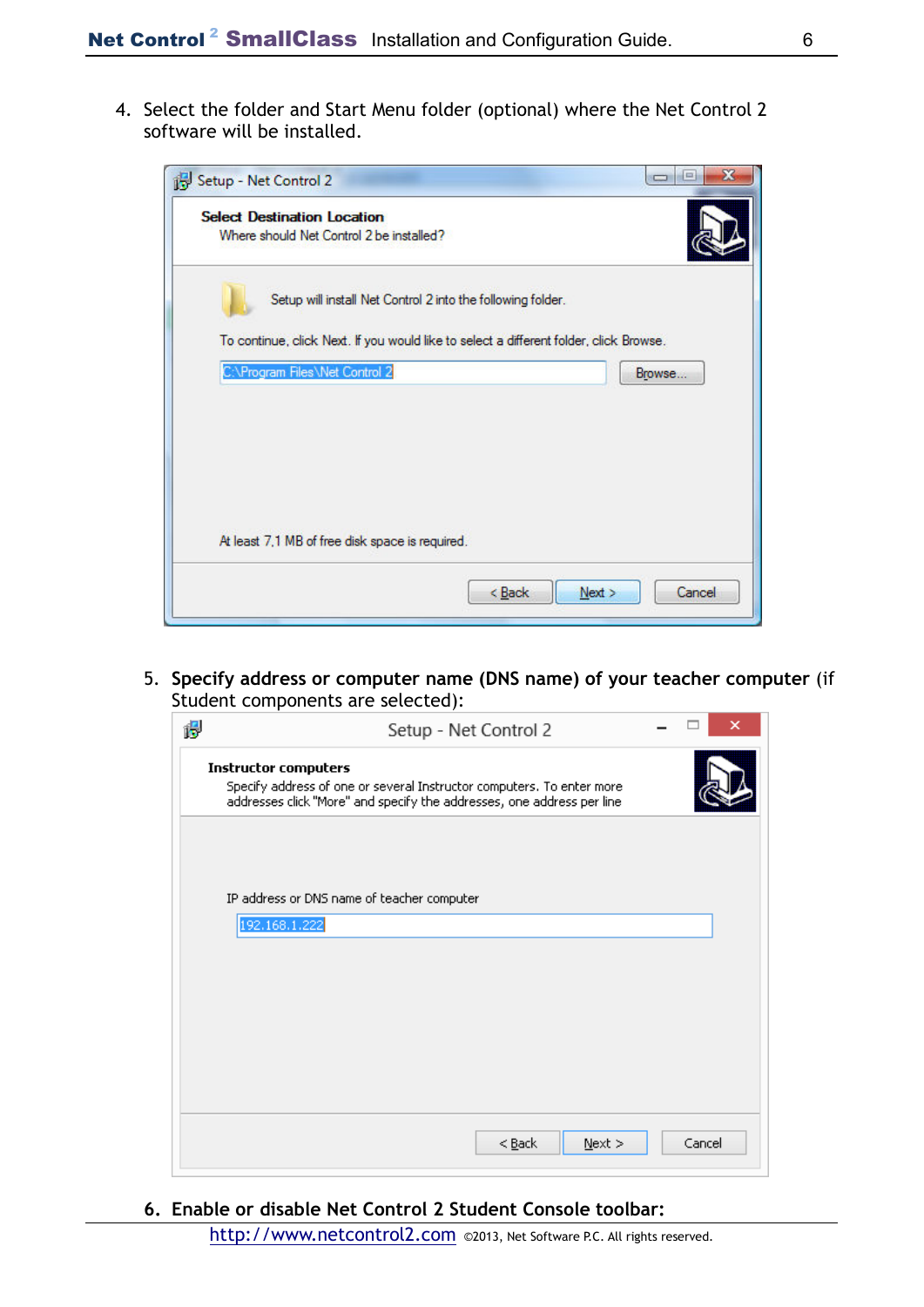| 偈 | ×<br>Setup - Net Control 2                                    |
|---|---------------------------------------------------------------|
|   | <b>Additional options</b><br>Please select additional options |
|   | Always show Net Control 2 toolbar on the screen               |
|   | NET CONTROL <sup>2</sup><br><b>CLASSROOM</b><br>o             |
|   |                                                               |
|   |                                                               |
|   |                                                               |
|   | Cancel<br>$<$ Back<br>$N$ ext >                               |

The toolbar is a button that is always shown on the screen of a student computer, at top-right hand corner of the screen (by default); the user can click this button to open instantly the Student Console.

7. **Broadcast Desktop options (**only if Teacher components were selected**):**

| 愕 | Setup - Net Control 2                                                                                                                                                                                                              |        |  |
|---|------------------------------------------------------------------------------------------------------------------------------------------------------------------------------------------------------------------------------------|--------|--|
|   | <b>Broadcast Desktop options</b><br>Please specify Broadcast Desktop tool options.                                                                                                                                                 |        |  |
|   | Broadcast Desktop Channel (0-500):<br>Please specify Broadcast Desktop channel, as a number in a range 0-500. This<br>number should be the same for all computers of a group, and different from<br>channels of other groups.<br>b |        |  |
|   | $<$ Back<br>$N$ ext >                                                                                                                                                                                                              | Cancel |  |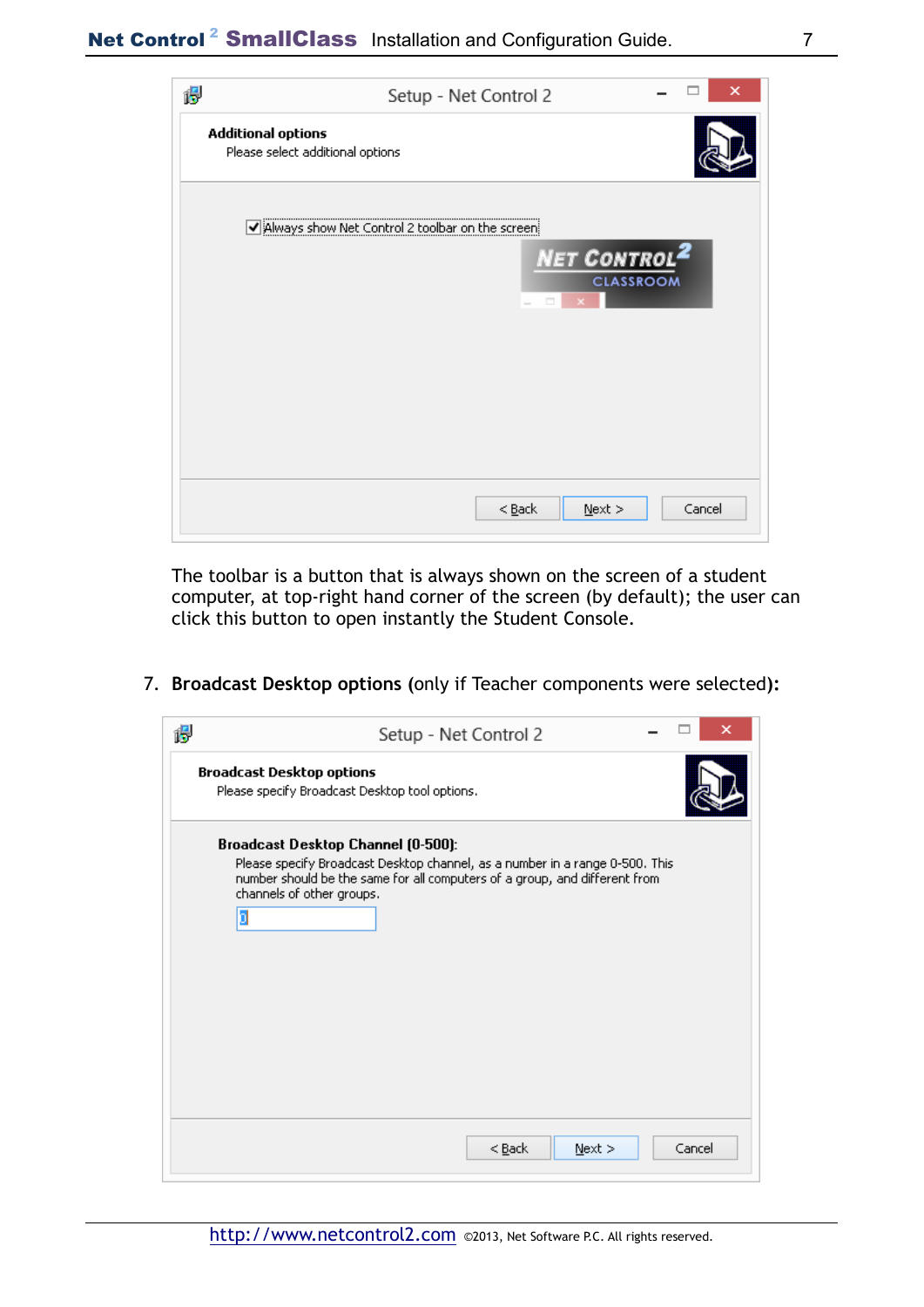The *Broadcast Desktop Channel* number should be different for every lab of your network, otherwise the transmission sent in one classroom, may interfere with transmissions in other classrooms.

After installation you can change the channel in the Teacher Console, clicking the main menu command **N -> Options -> Control Options**; Control/Broadcast page.

**8. Review and select the appropriate Additional installation options:** 

| х<br>Setup - Net Control 2                                                                                      |
|-----------------------------------------------------------------------------------------------------------------|
| <b>Select Additional Tasks</b><br>Which additional tasks should be performed?                                   |
| Select the additional tasks you would like Setup to perform while installing Net Control<br>2, then click Next. |
| Additional icons:                                                                                               |
| Create a desktop icon                                                                                           |
| Service with Terminal Server support                                                                            |
| V Install Video Hook Driver automatically                                                                       |
| V Enable Network Discovery Firewall Rule, when necessary                                                        |
| V Update software automatically                                                                                 |
|                                                                                                                 |
|                                                                                                                 |
| Next ><br>Cancel<br>< Back                                                                                      |
|                                                                                                                 |

**Service with Terminal Server support** – when enabled the student module will support background user sessions of Terminal Server (Windows Server RDP sessions, Remote Desktop), sessions created by third-party server software, like nComputing, WYSE and others.

**Enable Network Discovery Firewall Rule** – enables the Network Discovery rule of Windows Firewall in Windows Vista/2008/7. This rule is required for connectivity between computers in a local network and is enabled by default for "private" and "work" network profiles of Windows Firewall.

**Update software automatically** – enables automatic update of the software over the Internet. When enabled, Teacher Component will check the update server every 14 days for available updates, download, and install them automatically when necessary. This feature is available in the software for registered users only.

During the installation, Net Control 2 will automatically install the Video Hook Driver, which is a required component for Remote Desktop, Broadcast Desktop, and Desktop Recorder tools. During the driver setup, the screen may flicker several times.

 **9. Restart the computer after installation.**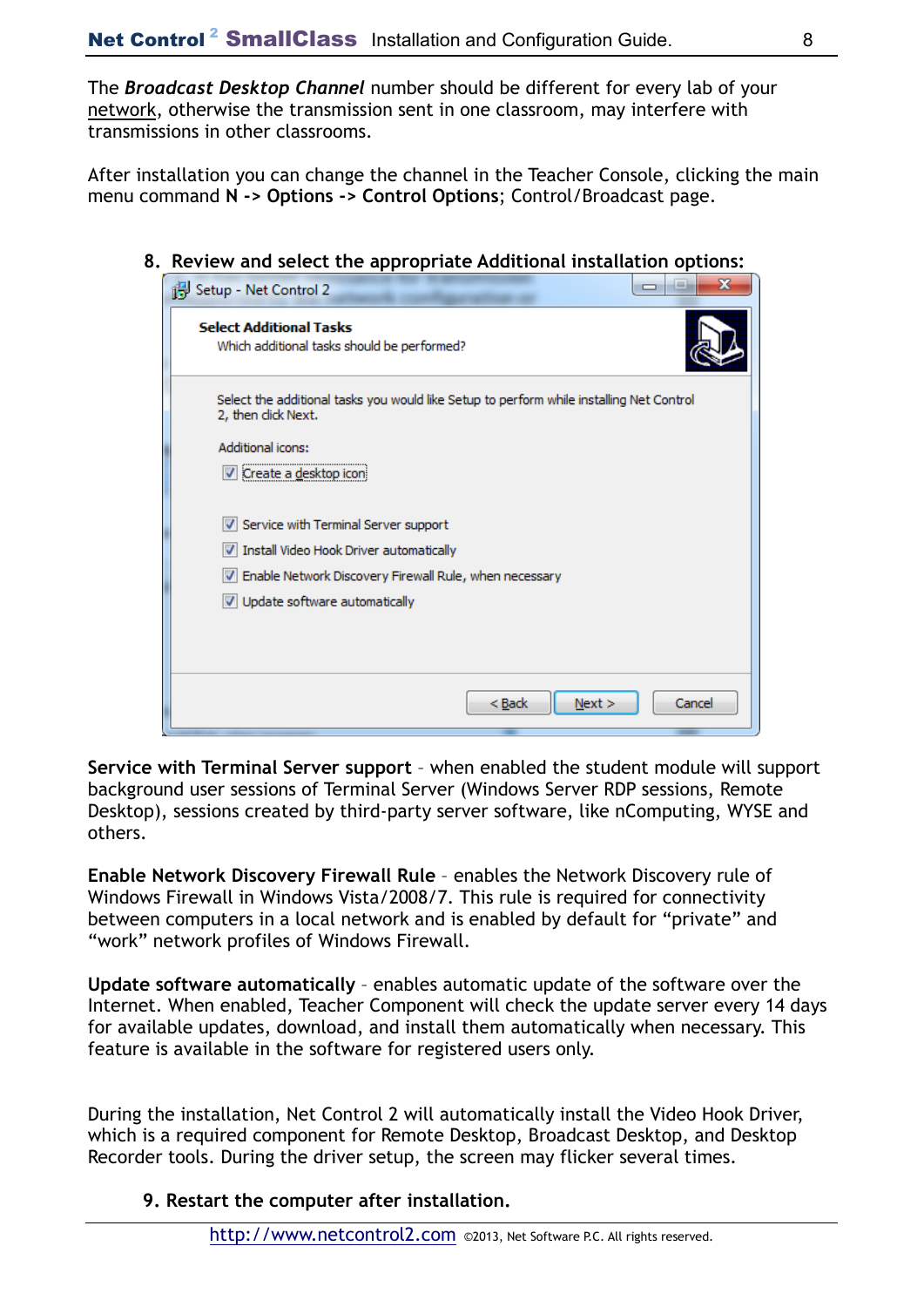# **B. TEACHER CONSOLE**

To control student computers on teacher computer open the teacher console (click Net Control 2 icon on Desktop or use Start -> All Programs -> Net Control 2 -> Net Control 2 command of Windows Start menu).

If the software was installed on student computers properly and IP address (DNS name) of the teacher computer (as described in p.7 of previous chapter) is correct, within 20- 30 seconds the teacher console should be filled in with student connections:



To control User Computers, select them in the list and apply a command from the Top toolbar, Right Panel (when present), N menu -> All Tools or Commands menu.

Detailed description of commands and features you can find in Net Control 2 Commands and Features Guide (http://www.netcontrol2.com/getfile?id=GUIDE210ST )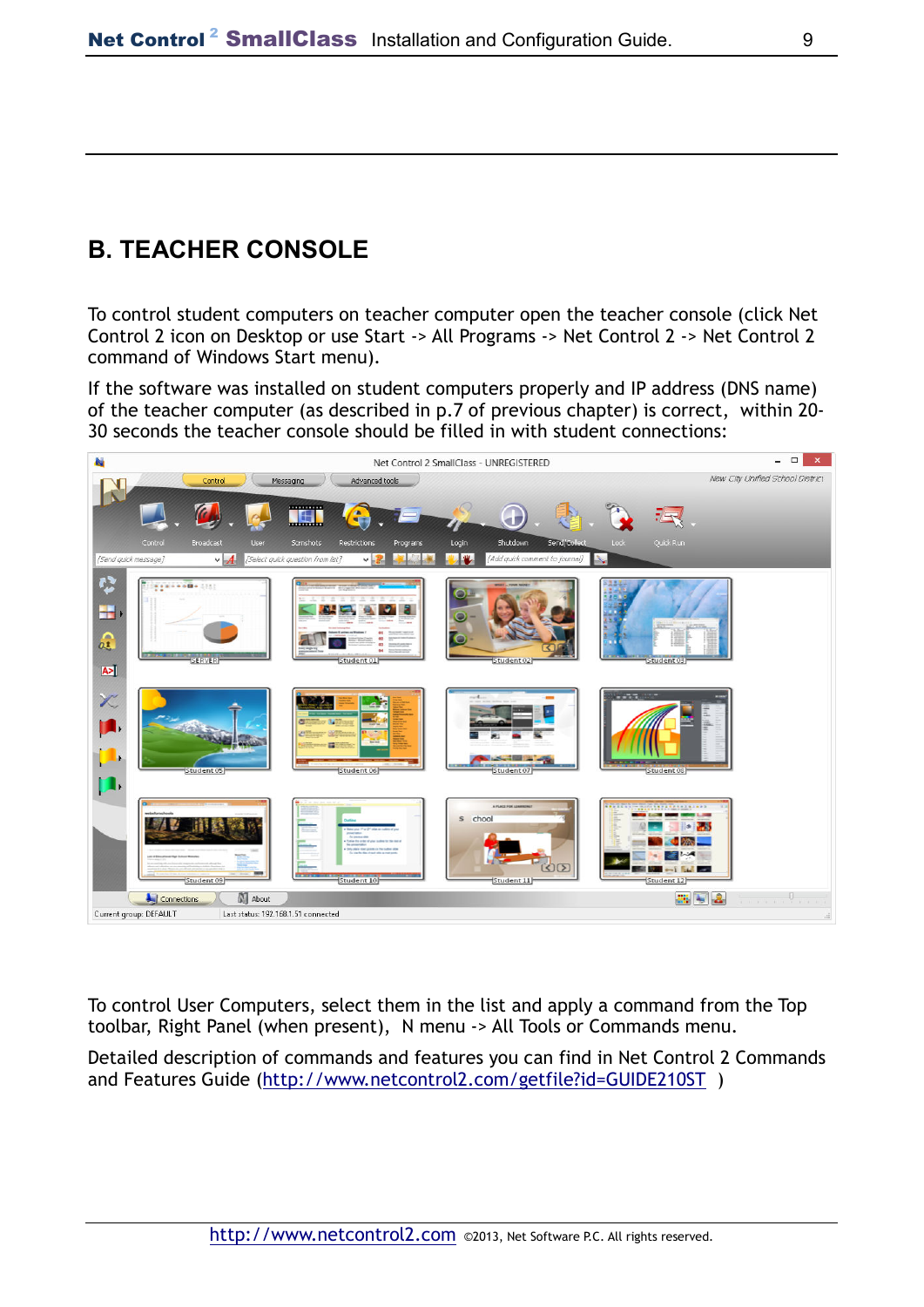## **C. DETAILED CONFIGURATION OF CLIENT MODULE.**

The User (Student) Component may be configured remotely from Teacher Module or on a User Computer directly.

### **To configure User Module remotely from Teacher Component:**

- − select the User Computers
- − click menu command **N -> Options -> Client Options** or just click the **User Opts**  button on the **Advanced Tools** tab
- − configure the options as specified below
- − click the **OK** button

#### **To configure User Module on User computer directly:**

- − right click the Net Control 2 icon in the System Tray
- − then click the **Configure** button in the Student Console
- − Configure options
- − click **OK**

Configuration window:

#### **SECURITY:**

|              | Appearance                                                                                          | Internet | Connection Mode                                                                 | Control/Broadcast                                | Commands                                                                                                                             |
|--------------|-----------------------------------------------------------------------------------------------------|----------|---------------------------------------------------------------------------------|--------------------------------------------------|--------------------------------------------------------------------------------------------------------------------------------------|
|              | Administrator password:<br>√ Hide characters                                                        |          |                                                                                 | when User attempts to stop or close User module. | Administrator password allows to limit access to the software's<br>settings and options on the User side. This password is also used |
|              | Signal On Connection                                                                                |          |                                                                                 |                                                  |                                                                                                                                      |
|              | Prevent service from stopping                                                                       |          |                                                                                 |                                                  |                                                                                                                                      |
|              |                                                                                                     |          |                                                                                 |                                                  |                                                                                                                                      |
| Permissions: | $\vert\blacktriangledown\vert$ Allow changing Client settings remotely<br>√ Control Desktop objects |          |                                                                                 | √ File Operations                                | On the specified folder only:                                                                                                        |
|              | $\blacktriangleright$ Shutdown, restart and lock computer                                           |          |                                                                                 |                                                  | C:\Users\Public\Desktop\NC2 Common File  <br>>>                                                                                      |
|              |                                                                                                     |          |                                                                                 |                                                  |                                                                                                                                      |
|              | $\blacktriangleright$ Change system settings                                                        |          |                                                                                 |                                                  | Do not reply to scan requests                                                                                                        |
|              |                                                                                                     |          | $\vert \blacktriangledown \vert$ Enable automated error reporting to developers |                                                  |                                                                                                                                      |
| √ Log Events | √ Control Programs<br>I√ Receive Messages                                                           |          |                                                                                 | √ Log chats history                              |                                                                                                                                      |

http://www.netcontrol2.com ©2013, Net Software P.C. All rights reserved.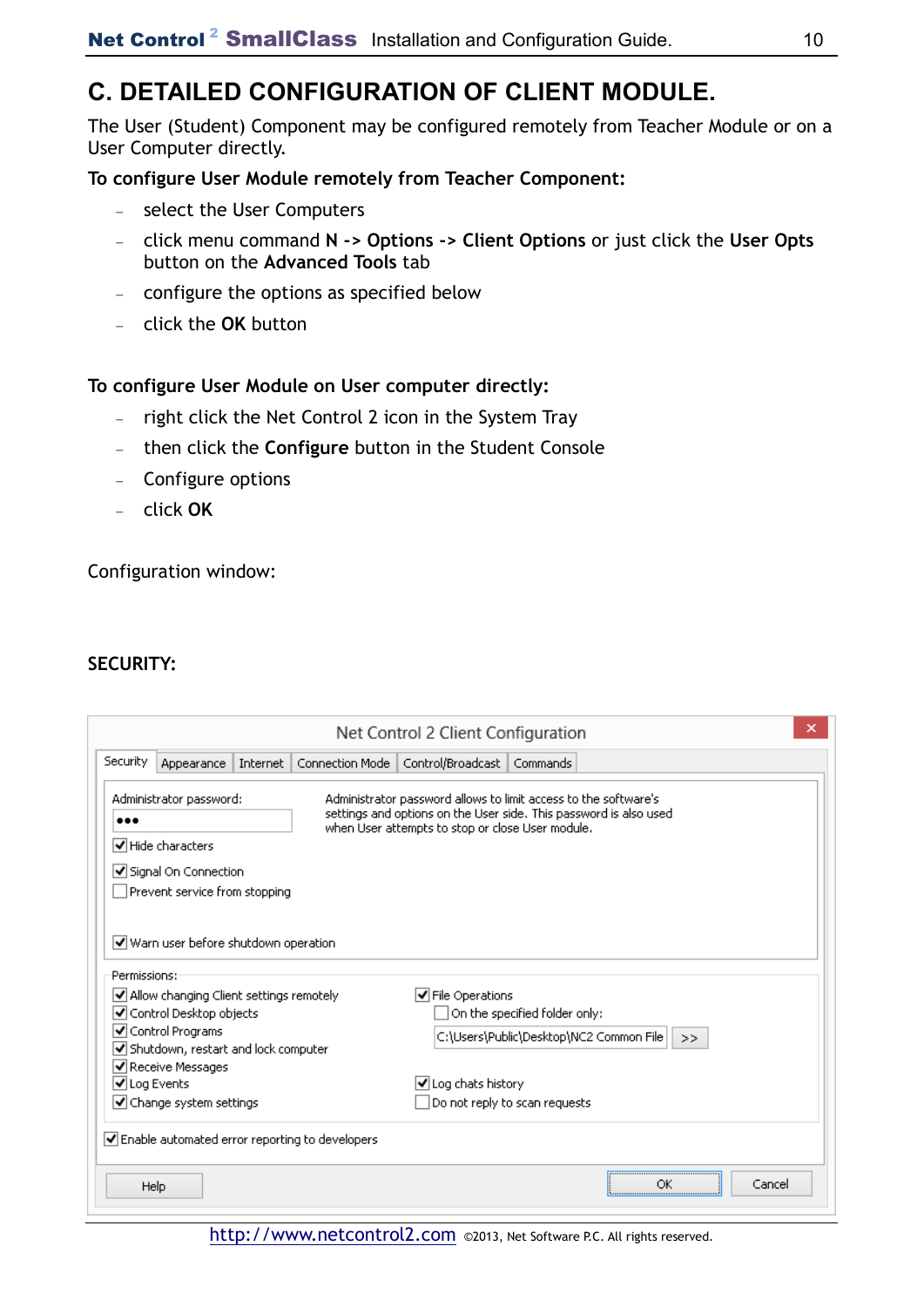**Administrator password** used when any user attempts to change the settings of Net Control 2 Server or clicks the menu commands "Stop" or "Exit". We recommend setting up this parameter if you need to prevent stopping Net Control 2 service or unauthorized configuring the service.

**Disable System Tray Menu** – when checked, Net Control 2 disables all commands in Net Control 2 System Tray Menu, except About menu command (available in the registered version only). System Tray icon will not be disabled.

**Signal On Connection** - when checked, any connection of teacher computer will be accompanied by sound signal and text message.

**Prevent service from stopping** – when checked, the user will not be able to stop Net Control 2 Client service using Services console of Administrative Tools or net.exe system program.

**Warn user before shutdown operation –** when enabled, the service will display a warning message before shutdown operation is applied.

**PERMISSIONS –** allows limiting the functionality of service. When permission is disabled, all features related to this permission will be disabled:

- **Allow changing Server settings remotely**  when this permission is set, the Teacher can change Server settings remotely via the Net Control 2 Client.
- **Control Desktop objects** permission for controlling the Desktop of the user computer remotely, receive screenshots, run Remote Desktop and Broadcast Desktop sessions, change resolution, etc.
- **File Operations**  permission for file operations between computers. When additionally, **"On the specified folder only"** option is set, all file operations may be performed within the specified folder only.
- **Control programs**  permission to execute and terminate programs and services remotely.
- **Shutdown, restart, lock**  permission to perform power-related operations, like shutdown, reboot, stand-by etc., and lock and unlock computer remotely.
- **Receive messages**  permission to receive messages from the Teacher computer.
- **Log Events**  permission for Events Watcher and Events Logger tools.
- **Change system settings**  access to Registry, Policies, and access to the Internet etc.
- **Log Chats History**  chat history will be logged in *C:\Users\YOURLOGINNAME\AppData\Roaming\Net Control 2\nc2chat.log* for Net Control 2 MiniChat and in *C:\Users\YOURLOGINNAME\AppData\Roaming\Net Control 2\nc2cchat.log* file for Chat tool.
- **Do not reply to scan requests**  when enabled, the service will not respond to scan requests sent from any Instructor computer.

**APPEARANCE:**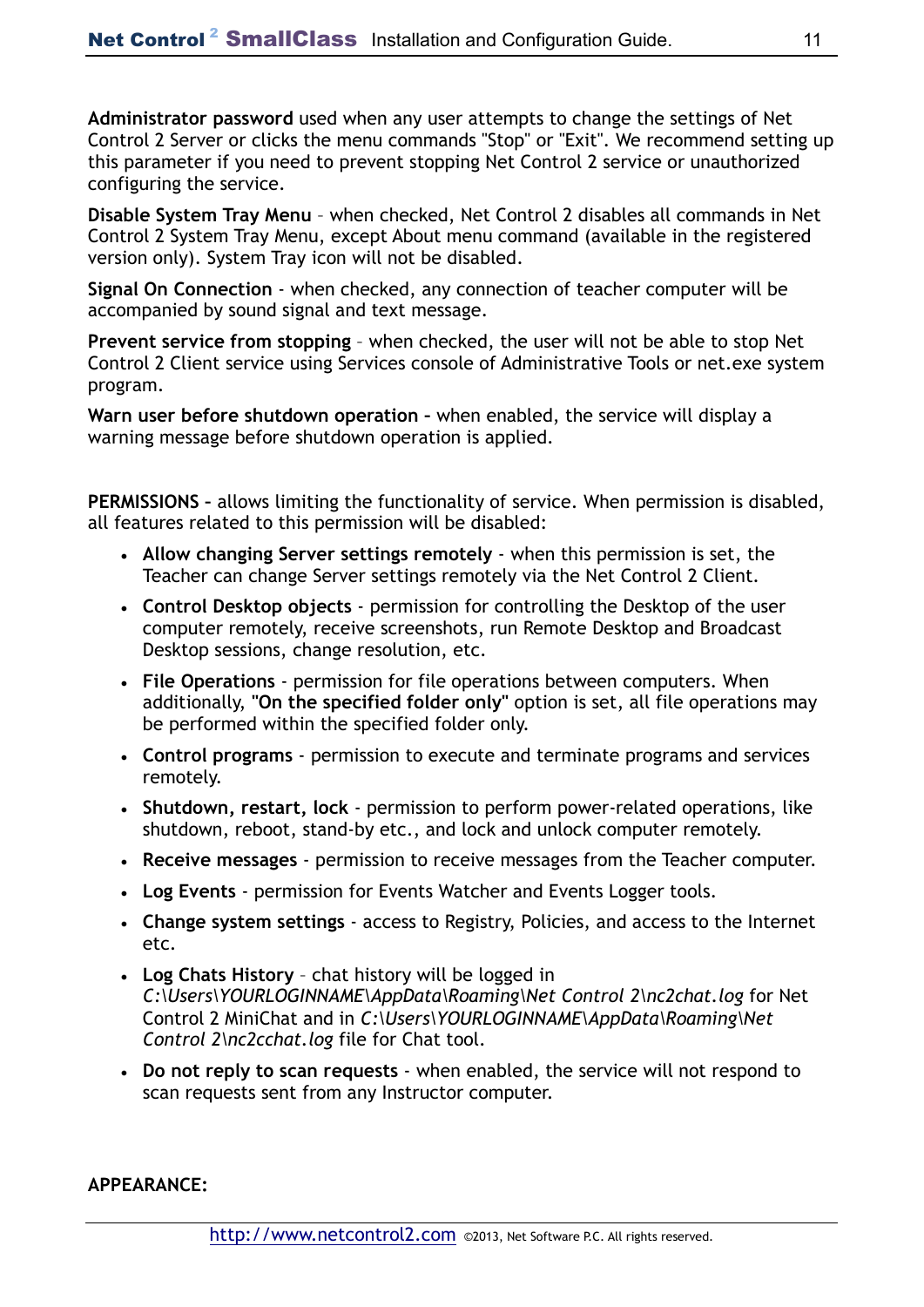|              |                                                                         |          |                                                            | Net Control 2 Client Configuration  |          |          | ×      |
|--------------|-------------------------------------------------------------------------|----------|------------------------------------------------------------|-------------------------------------|----------|----------|--------|
| Security     | Appearance                                                              | Internet |                                                            | Connection Mode   Control/Broadcast | Commands |          |        |
|              | Hide Student Console automatically                                      |          | Always show Mini toolbar (at top right hand screen corner) |                                     |          |          |        |
|              | Enable help requests<br>☑ Enable hand-raising<br>√ Enable User statuses |          |                                                            |                                     |          |          |        |
|              | Show Use Policy document at startup:<br>[DEFAULT]                       |          | Disable administrator operations (Stop/Exit/Configure)     |                                     |          |          |        |
| Quiz Player: | Show in Full-screen<br>Show in topmost window                           |          |                                                            |                                     |          | $\cdots$ |        |
| Help         |                                                                         |          |                                                            |                                     |          | ОК       | Cancel |

**Always show Mini toolbar (at top right hand screen corner)** – when enabled Net Control 2 Student module will show the mini toolbar (a button on the top right hand corner of the screen, always visible on the screen, for quick access to the Student Console.

**Hide Student Console automatically** – when enabled the Student Console will be automatically hidden if the student cursor is out of the window within more than 5 seconds.

**Enable Help Requests** - when enabled, user can send Help requests to Teachers via Net Control 2 Server menu.

**Enable Hand Raising –** when enabled, user can "raise hand" in the Student Console. This status will be visible in the teacher console, the teacher can accept the request ("to call on" the student) or reset status at any moment.

**Enable User statuses –** enabling "user statuses". The user status is a short string that is visible on teacher computer in student connection properties, and it's shown in a tooltip when a student is changing his/her status. With this tool students can quickly communicate with teachers sending short messages to the teacher.

**Disable administrator operations (Stop/Exit/Configure)** – when enabled, the Student Console will not provide access to "Stop", "Exit" and "Configure" commands of Student Console.

**Show Use Policy document at startup** – when enabled, the service will display the Acceptable Use Policy document at user logon, either default or custom (specified by the Teacher).

**Quiz Player:**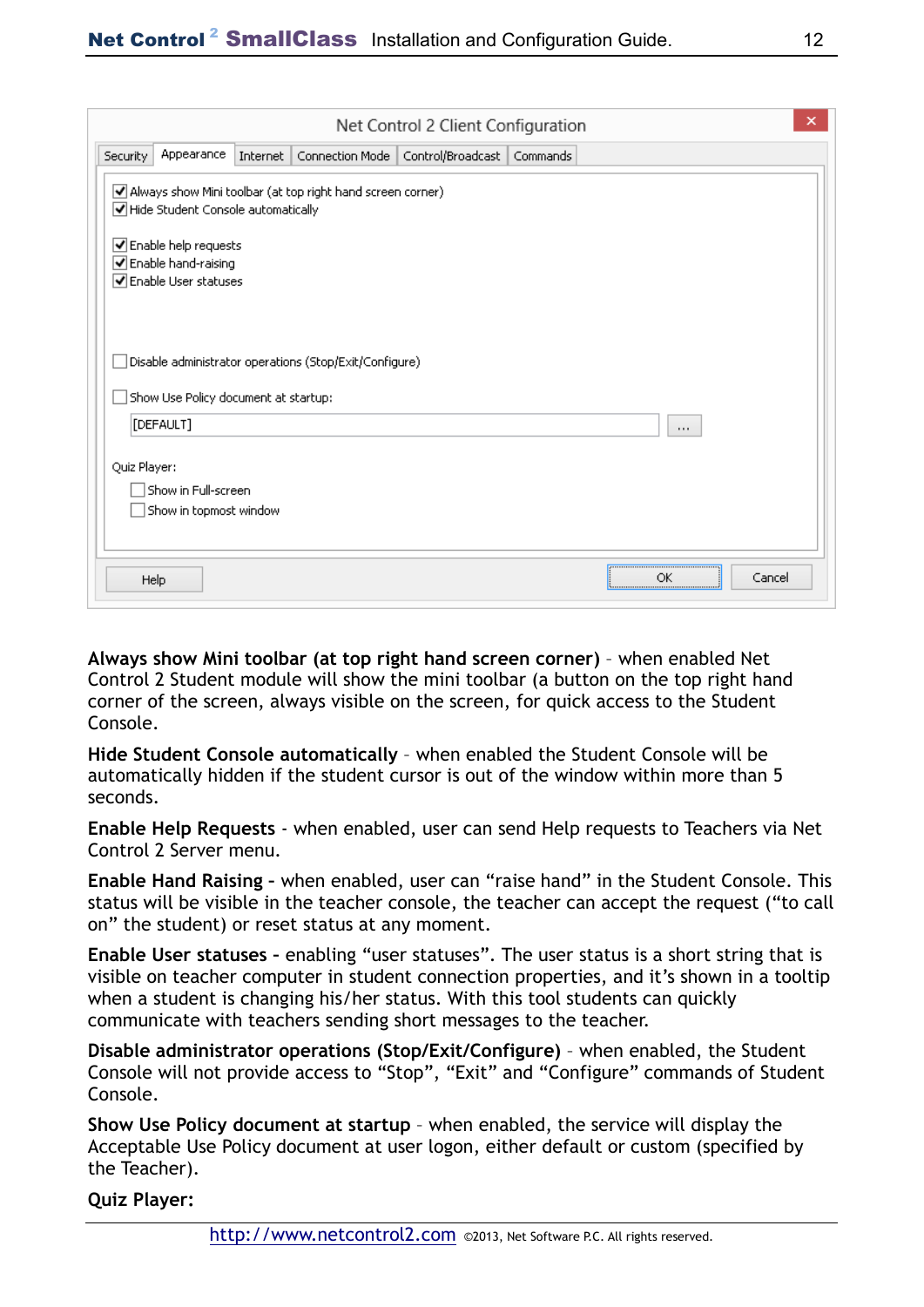**Show in full-screen** – when enabled, quizzes will be played in full-screen window.

**Show in topmost window** – when enabled, the user will not be able to switch to other programs during quizzing.

### **INTERNET:**

|          |                                                                                                                                                                                                                                                |          |                 | Net Control 2 Client Configuration |          |    |        | $\times$ |
|----------|------------------------------------------------------------------------------------------------------------------------------------------------------------------------------------------------------------------------------------------------|----------|-----------------|------------------------------------|----------|----|--------|----------|
| Security | Appearance                                                                                                                                                                                                                                     | Internet | Connection Mode | Control/Broadcast                  | Commands |    |        |          |
|          | Internet Control Engine maintenance:<br><b>●</b> Do nothing<br>) Install as Internet Explorer Plugin<br>) Install as Protocol Layer<br>Uninstall both<br>☑ Control web-sites from service (IE only)<br>Individual restrictions for every user* |          |                 |                                    |          |    |        |          |
|          | Help                                                                                                                                                                                                                                           |          |                 |                                    |          | ОК | Cancel |          |

**Internet Control Engine** – manage the installation of the Internet Control Engine. Setting any option, except "Do nothing", will schedule the installation routine. **Do not change this value unless you need re-install the Internet Control Engine.** 

**Install as Internet Explorer Plug-in –** schedules installation of the Net Control 2 Internet Control Engine as a plug-in for Internet Explorer. This mode is most compatible with third-party software, but allows controlling Internet traffic in Internet Explorer only.

Install as Protocol Layer – schedules installation of the Net Control 2 Internet Control Engine as a Protocol Layer. This mode is less compatible with third-party software than IE plug-in mode, but provides additional functionality and does not depend on Internet clients (browsers, e-mail clients etc.). **Use this mode if you need to make Internet restrictions working in alternative browsers, like Chrome, Opera, Safari, Firefox.** 

**Uninstall both** - Internet Control Engine will be uninstalled from the User computer. You can use this option if Net Control 2 software conflicts with other software installed on User computers. All Internet-controlling features will be disabled.

**Control web-sites from the service –** when checked, Internet restrictions will be applied to Internet Explorer browser, even if Net Control 2 plugins (extension) was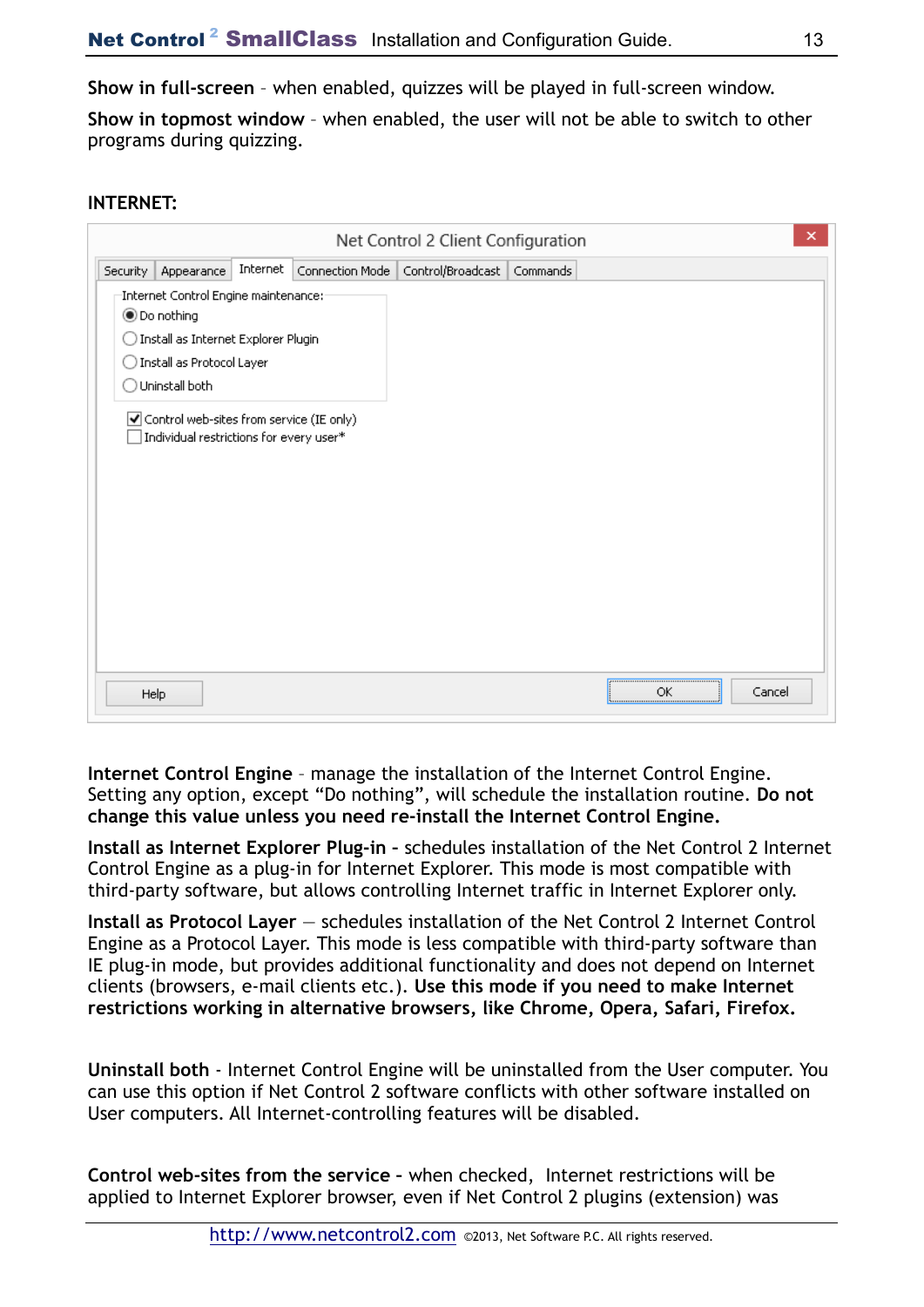disabled by user (in Internet Explorer 9 and higher a user can disable browser plugins at any moment by clicking the respective prompt in browser). When this option is enabled and any restrictive profile was applied to computer, Net Control 2 will automatically disable alternative browsers like Firefox, Opera, Chrome, Safari, because these browsers cannot be controlled directly from the service without browser extensions. Access to these browsers will be automatically restored once the restrictive profile is disabled.

**Individual restrictions for every user –** by default all Internet restrictions are applied to all users of the same computer. This may result some issues when one computer works as a terminal server, several users are working on the same computer, sharing all its resources, and therefore share the same Internet restriction profile. Enable this option if profiles should be applied on a per-user basis, i.e. individually for every user. This option work only together with **Control web-sites from the service** option.

### **CONNECTION MODE**

|             |                                  |          |                                                          | Net Control 2 Client Configuration |    | ×      |
|-------------|----------------------------------|----------|----------------------------------------------------------|------------------------------------|----|--------|
| Security    | Appearance                       | Internet | Connection Mode                                          | Control/Broadcast Commands         |    |        |
|             | address per line only):          |          | Specify IP address or DNS name of Teacher computers (one |                                    |    |        |
| 192.168.1.2 |                                  |          |                                                          | r.                                 |    |        |
|             | Terminal Server sessions support |          |                                                          |                                    |    |        |
|             | Help                             |          |                                                          |                                    | ОК | Cancel |

**Specify IP address or DNS name of Teacher computers** field contains one or several IP addresses (or DNS names) of teacher computers to which this student computer will connect. In SmallClass Edition every student computer may be connected to one teacher computer only. Extra address entries will be ignored.

**Terminal Server sessions support** – when this option is enabled the software will open separate connection for every terminal session, this option should be enabled if computer is used as a host for thin client connections (nComputing, WYSE, RDP devices, Windows Terminal Server and Remote Desktop connections).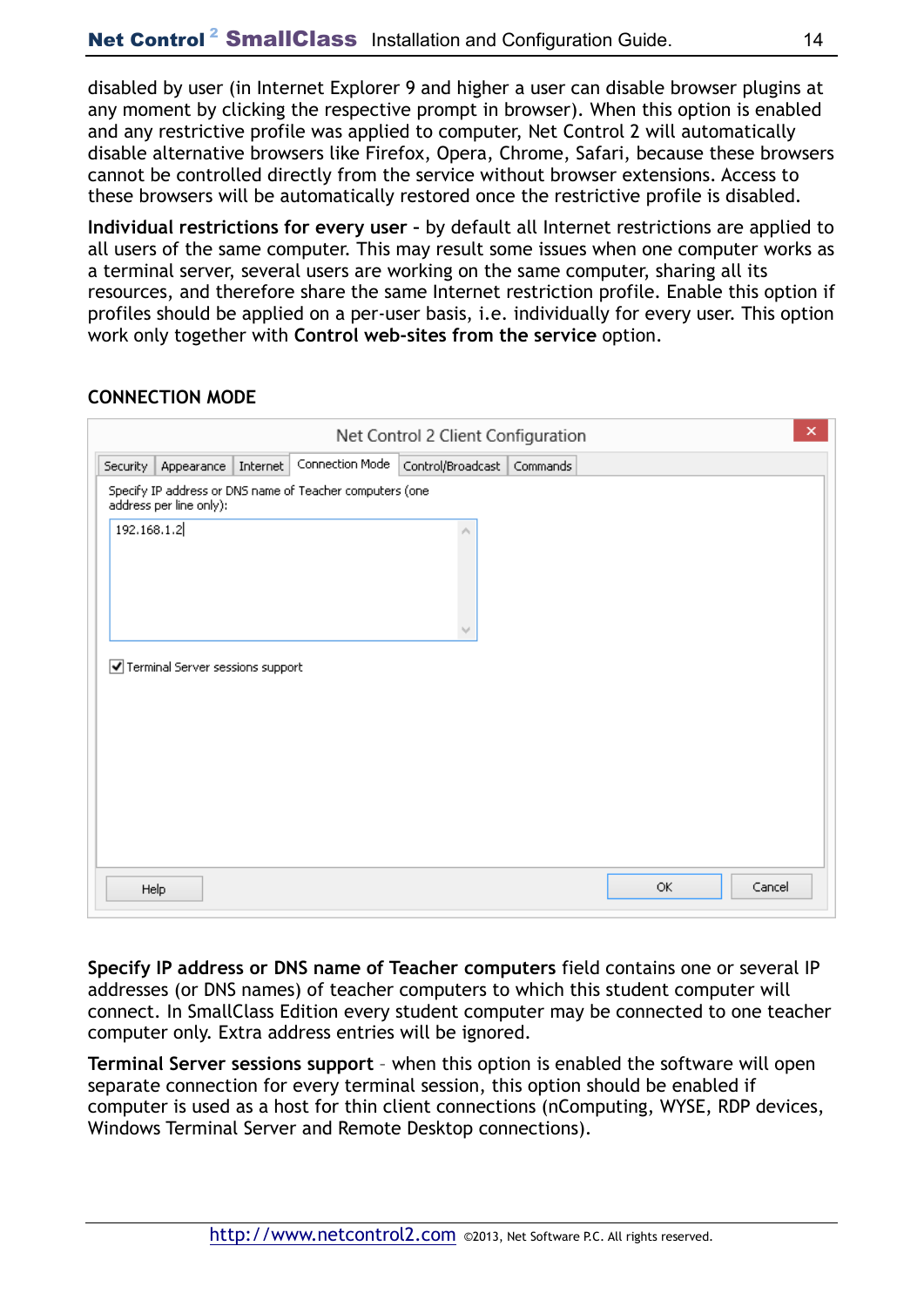### **CONTROL/BROADCAST**

|                                                                                                                                                                                                                                                                                                                                                                  | ×<br>Net Control 2 Client Configuration                                                                                           |
|------------------------------------------------------------------------------------------------------------------------------------------------------------------------------------------------------------------------------------------------------------------------------------------------------------------------------------------------------------------|-----------------------------------------------------------------------------------------------------------------------------------|
| Appearance   Internet   Connection Mode<br>Security                                                                                                                                                                                                                                                                                                              | Control/Broadcast Commands                                                                                                        |
| Quality/Performance:-<br>Remote Desktop:<br>the control of the control of the control of<br>the company of the company of<br>Bandwidth<br>Quality<br><b>Contract</b><br>the contract of the con-<br>Broadcast Desktop:<br><b>Broadcast</b><br>) Multicast<br>Broadcast to the following subnets only:<br>255, 255, 255, 255<br>Multicast address:<br>226.0.1.120 | : Display Driver acceleration (*)<br>◉ Use always<br>Auto<br>Do not use (Aero-safe)<br>- 1<br>Prevent cursor flashing in GDI mode |
| Help                                                                                                                                                                                                                                                                                                                                                             | Cancel<br>OK.                                                                                                                     |

### **Quality/Performance.**

Use this option to adjust the level of performance/quality for Remote Desktop and Broadcast Desktop features. Moving the track bar position to the left will increase quality of the picture displayed on remote computer, but at the same time will increase network bandwidth usage and may result slower speed of image refreshing.

**Broadcast Desktop** transport options:

**Broadcast** – when enabled, the Broadcast Desktop service will use UDP Broadcast protocol for transmission data over network. This protocol has better compatibility with network configurations and hardware, and is recommended if clients use Windows XP operating system. If a network consists in several VLANs, a router or other network hardware may prevent information sent in Broadcast mode from sending to other VLANs, in this case you may need to add IP address of every VLAN to the broadcast list. For example if VLAN 1 uses IP addresses in range 192.168.0.1-192.168.0.254 and VLAN2 uses IP address range 192.168.1.1-192.168.1.254, you need to add the following addresses:

192.168.0.255 192.168.1.255 as IP masks for the specified networks.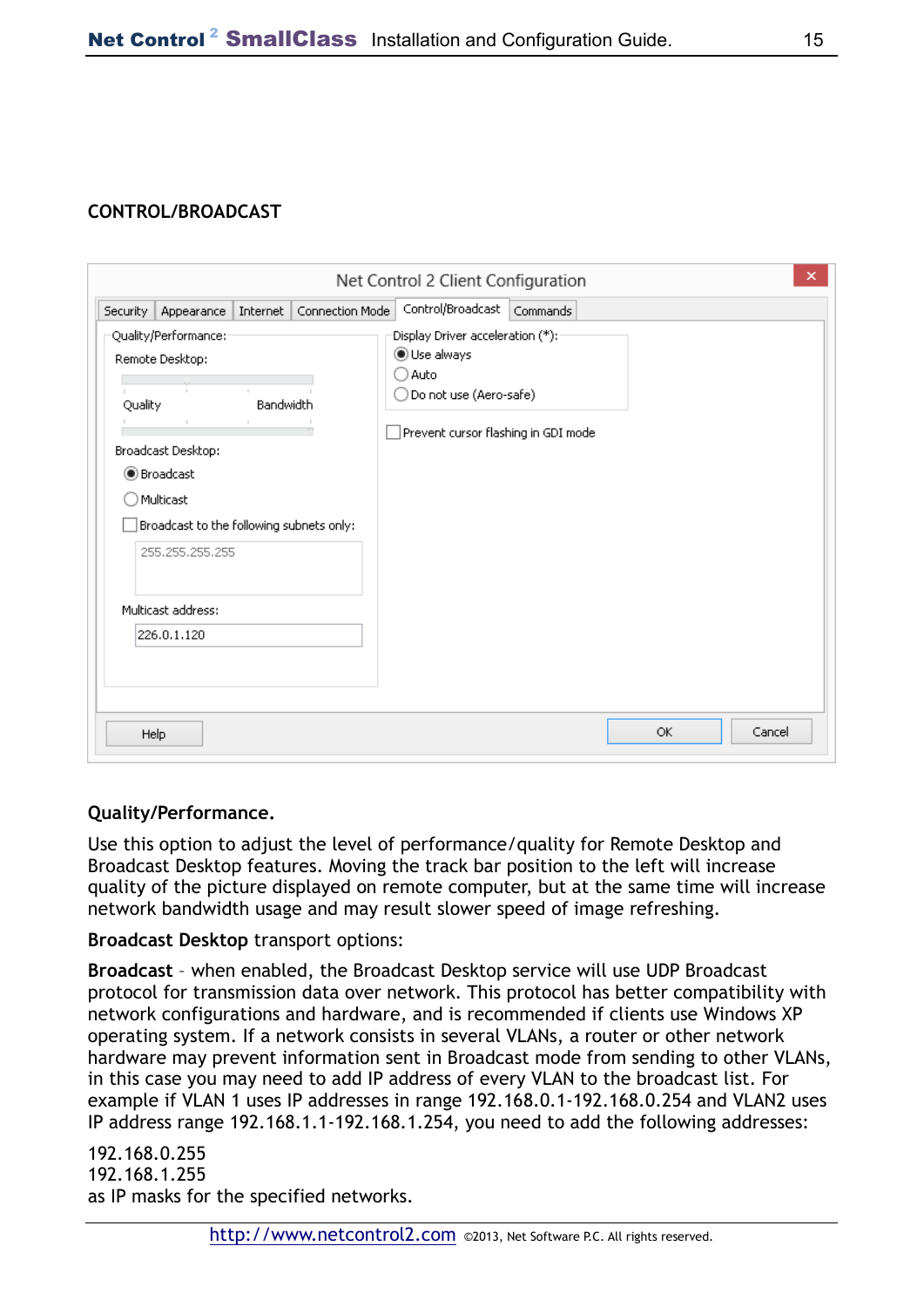**Multicast** – Broadcast Desktop service will use Multicast protocol as a transport protocol. Most often this protocol has better performance and resistance to errors during data transmission if clients use Windows Vista/7/2008 operating system. If default Multicast address interfere with other network software used in your network, you can change this address and need to change it on all Student and Teacher computers.

**Display Driver acceleration** – enables or disables Video Hook Driver acceleration for Remote Desktop and Broadcast Desktop tools. Video Hook Driver provides better performance and accuracy in screen changes tracking for these tools. When enabled, Broadcast Desktop and Remote Desktop tools activate VHD display driver only when Broadcast Desktop or Remote Desktop session is started and will unload it automatically once the session is finished. In addition, when the VHD driver is active, Windows Vista/7 will disable automatically Aero style for windows and several Direct3D interfaces, which will be restored only after stopping the driver. Therefore, if you prefer to have Aero style active during Broadcast Desktop/Remote Desktop sessions you need to disable the driver, setting up "Do not use (Aero safe)" option.

The "Auto" option means that VHD display driver will be used in Windows XP, in Windows Vista/7 (when Aero theme is disabled), and always used in Broadcast Desktop sessions; and the VHD driver will not be used in Windows Vista/7, when Aero theme is enabled.

### **COMMANDS**

|          | ×<br>Net Control 2 Client Configuration                                        |          |                 |                   |          |     |        |  |  |  |  |
|----------|--------------------------------------------------------------------------------|----------|-----------------|-------------------|----------|-----|--------|--|--|--|--|
| Security | Appearance                                                                     | Internet | Connection Mode | Control/Broadcast | Commands |     |        |  |  |  |  |
|          | Flip web-camera snapshot vertically<br>What monitor should be used by service: |          |                 |                   |          |     |        |  |  |  |  |
|          | Primary monitor                                                                |          | ٧               |                   |          |     |        |  |  |  |  |
|          |                                                                                |          |                 |                   |          |     |        |  |  |  |  |
|          |                                                                                |          |                 |                   |          |     |        |  |  |  |  |
|          |                                                                                |          |                 |                   |          |     |        |  |  |  |  |
|          |                                                                                |          |                 |                   |          |     |        |  |  |  |  |
|          |                                                                                |          |                 |                   |          |     |        |  |  |  |  |
|          |                                                                                |          |                 |                   |          |     |        |  |  |  |  |
|          |                                                                                |          |                 |                   |          |     |        |  |  |  |  |
|          |                                                                                |          |                 |                   |          |     |        |  |  |  |  |
|          |                                                                                |          |                 |                   |          |     |        |  |  |  |  |
|          | Help                                                                           |          |                 |                   |          | OK. | Cancel |  |  |  |  |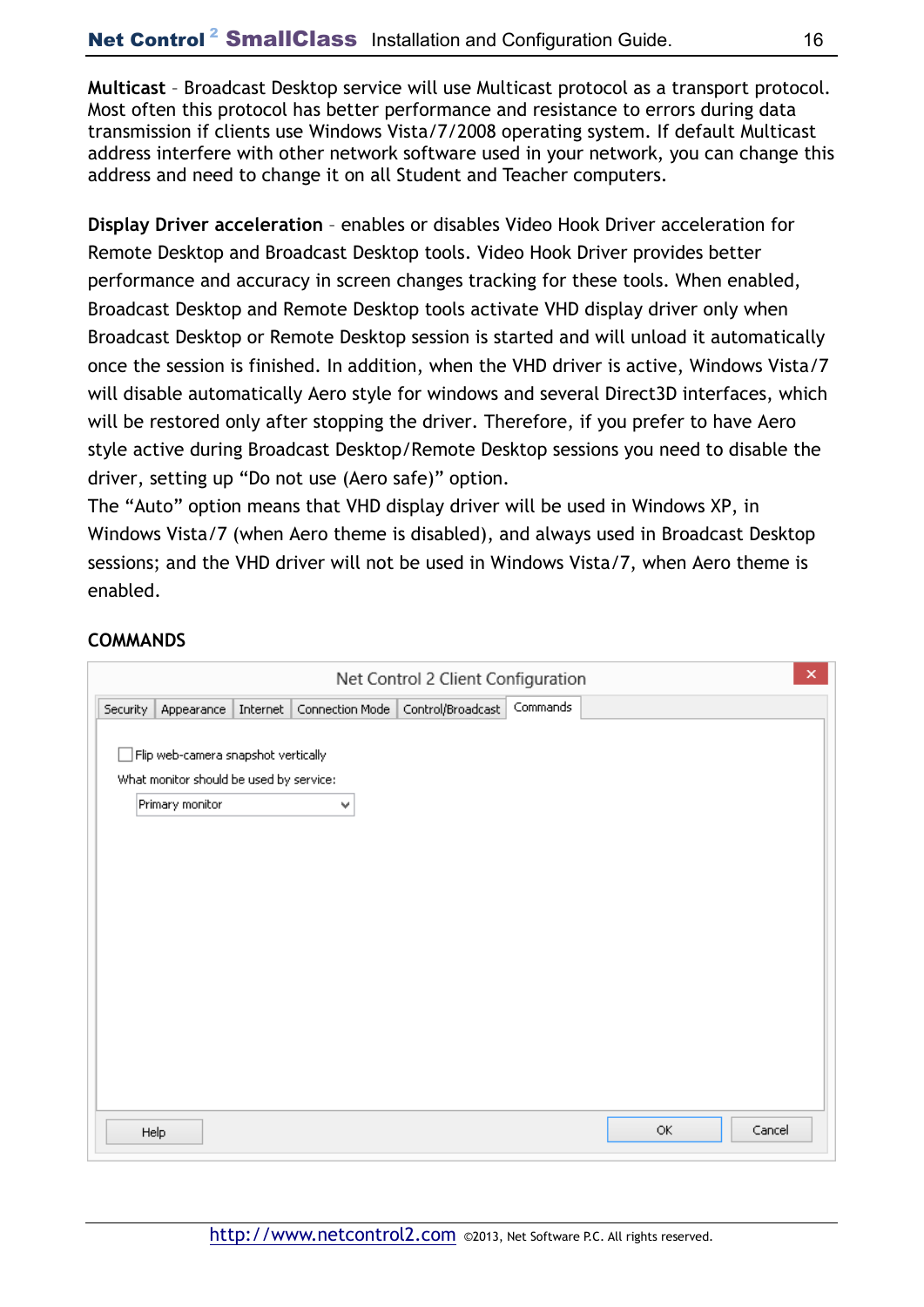**Flip web-camera snapshot vertically –** when enabled, the service will automatically flip snapshots obtained from web-camera vertically.

**What monitor should be used by service –** here you can select the display in multimonitor environment, which will be used as a source for screenshots and thumbnails, displayed on the teacher computer.

## **D. HOW TO PROTECT ACCESS TO NET CONTROL 2 TEACHER CONSOLE WITH PASSWORD.**

To protect access to **Net Control 2 Teacher Module**, click the menu command **N -> Options -> Control Options**, on **Interface** page, in **Teacher console password** field specify the password, and click **Change**.

## **E. HOW TO PREVENT STOPPING NET CONTROL 2 SERVICE BY STUDENTS.**

To prevent stopping Net Control 2 User service or configuring its settings on the User computer, first you need to enable the Administrator password:

− Right click **N** (Net Control 2) icon in the **System Tray**, then click **Configure**  button. In the **Configuration** window, on **Security** tab, in **Administrator Password**  field, specify new password. **Please note:** The password will be applied and stored only in the registered version of the software. Particularly, this feature is not available in Public Trial version.

## **F. ADVANCED INSTALLATION MODE OF THE STANDARD INSTALLATION PACKAGE**

Advanced installation mode may be used for more detailed configuration of parameters of installation.

To enable Advanced installation, in the process of installation, on "Setup type" page select "Advanced installation" option: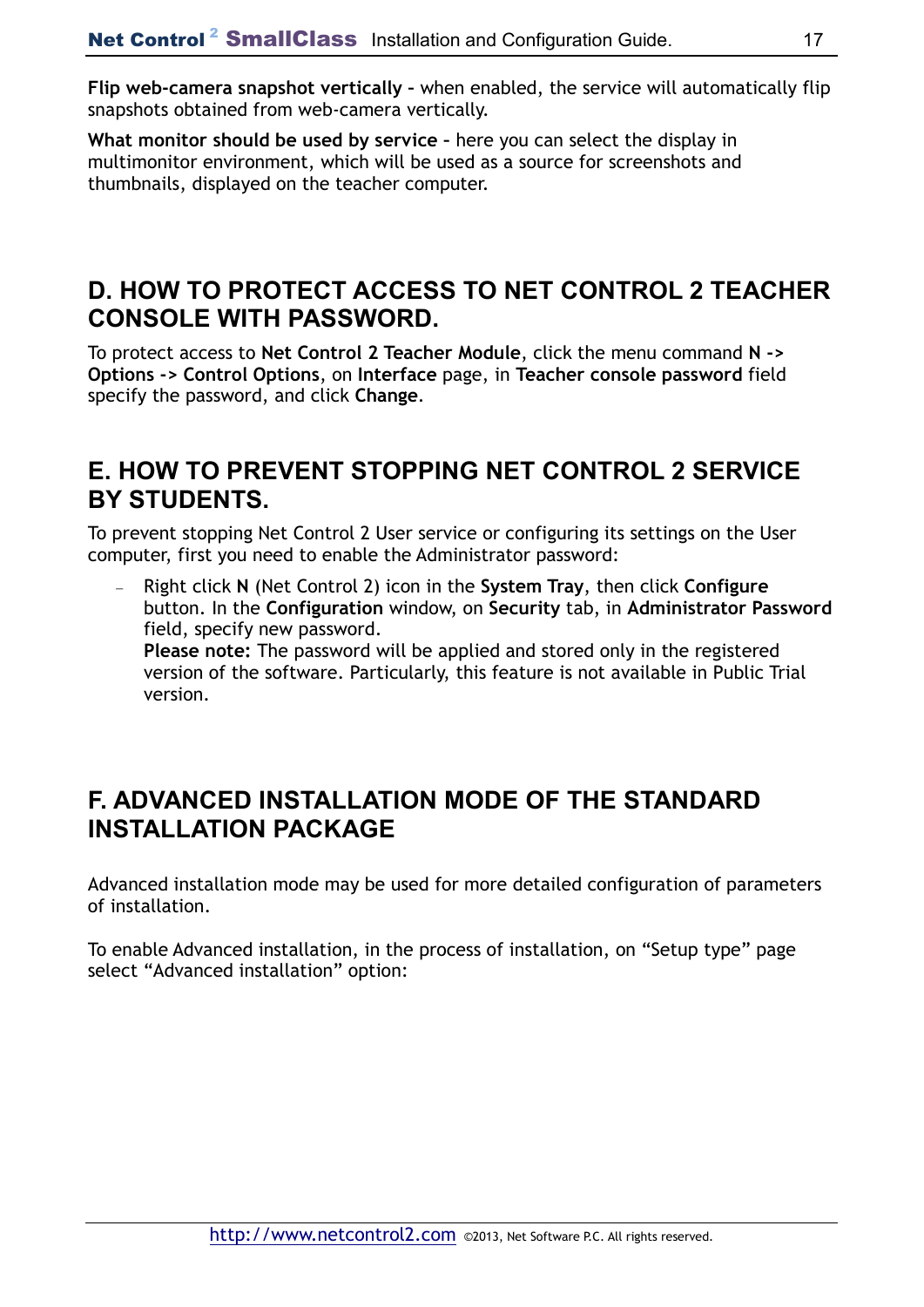Net Control<sup>2</sup> SmallClass Installation and Configuration Guide. 18

|      | <b>Setup type</b><br>Select the Setup Type to install.                                |
|------|---------------------------------------------------------------------------------------|
|      |                                                                                       |
| Next | Click the type of Setup you prefer, then click                                        |
|      | Typical installation:                                                                 |
|      | Teacher components                                                                    |
|      | Student components (should be installed on all computers that you wish to<br>control) |
|      |                                                                                       |
|      | Advanced installation                                                                 |
|      |                                                                                       |
|      |                                                                                       |
|      |                                                                                       |
|      |                                                                                       |

At next steps the setup program will prompt all additional parameters as provided in **Chapter A**.

Additionally, on "Select Components" page you can select necessary components from the detailed list of variants of installation:

| <b>Select Components</b><br>Which components should be installed?                                                                         |          |
|-------------------------------------------------------------------------------------------------------------------------------------------|----------|
| Select the components you want to install; clear the components you do not want to<br>install. Click Next when you are ready to continue. |          |
| Teacher and Student components                                                                                                            |          |
| V Teacher components (Control), will control student computers                                                                            | 10,6 MB  |
| V Student components, the client                                                                                                          | 3,6 MB   |
| Standard System Service                                                                                                                   |          |
| Common Components                                                                                                                         | 5,7 MB   |
| V Install Video Hook Driver (Recommended for both Clients and Controls)                                                                   | 0,4MB    |
| V Install Internet Control Components                                                                                                     | $0,1$ MB |
| Internet Control Components: Protocol Layer Mode                                                                                          |          |
| i (O) Internet Control Components: IE Plugin Mode                                                                                         |          |
| Current selection requires at least 20,9 MB of disk space.                                                                                |          |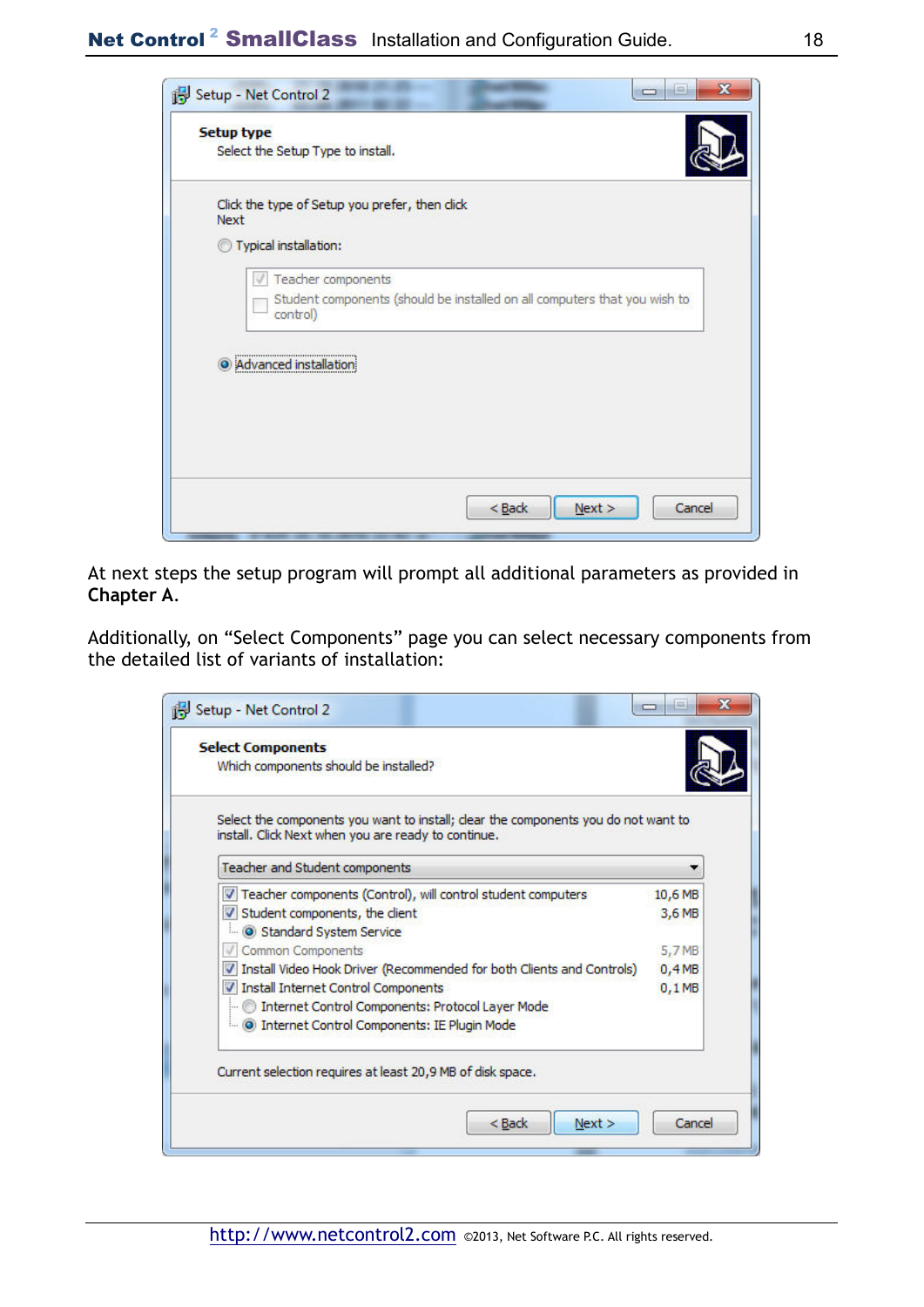Additionally to Teacher and Student components you can enable installation of the following components:

**Install Video Hook Driver** – enables installation of Net Control 2 Video Hook Driver – special acceleration driver used by Broadcast Desktop and Remote Desktop engines. Installation of this component is recommended. You should uncheck this option only if the VHD driver interferes with some other software installed on this computer.

**Install Internet Control Components** – enable this option on student machine if you need to control access to Internet services on this computer. The component may be installed either in "IE Plugin Mode" or "Protocol Layer Mode". *"IE Plugin Mode"* is recommended, and provides full functionality in Internet Explorer and Mozilla Firefox browsers.

*"Protocol Layer Mode"* provides monitoring functionality in any network software, including alternative browsers, like Google Chrome, Opera or Safari; several Internet monitoring features are unavailable in this mode. For more detailed information regarding difference in these modes please refer to Net Control 2 Help.

# **G. UPDATE.**

-

### *1. Automatic update.*

To enable automatic update:

- In the teacher console click the main menu command N Options Control Options;
- On Update page:

| Options                                                                                                                                                     |                                                                                                                   | $\Box$ $\Box$   |
|-------------------------------------------------------------------------------------------------------------------------------------------------------------|-------------------------------------------------------------------------------------------------------------------|-----------------|
| Connections<br>Interface<br>Commands<br>Wy Control/Broadcast<br>Hot keys<br>Student Register<br>Right Panel<br>Update<br>w<br><b>Advanced Options</b><br>O) | Update:<br>Check for updates automatically<br><sup>(®</sup> ) Download updates automatically (*)<br>Do not update |                 |
|                                                                                                                                                             | (*) - administrative privileges in the system are required<br><b>V</b> ok                                         | <b>W</b> Cancel |